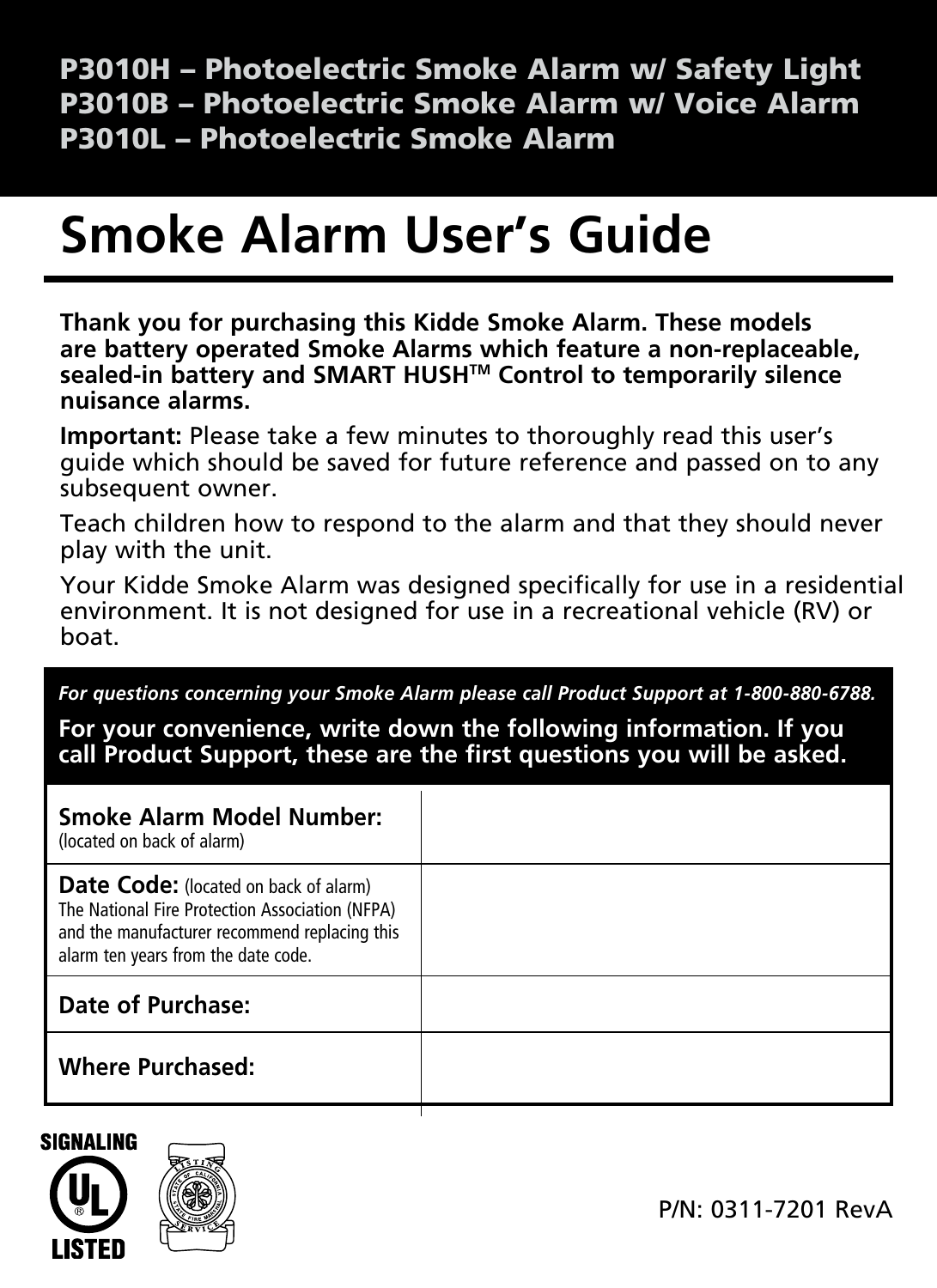# WHAT TO DO WHEN THE ALARM SOUNDS **SMOKE ALARM ACTIVATION Smoke alarm pattern is three long beeps repeating.**

- Alert small children in the home as well as anyone else that might have difficulty recognizing the importance of the alarm sounding or that might have difficulty leaving the area without help.
- Leave immediately by your escape plan. Every second counts, so don't waste time getting dressed or picking up valuables.
- In leaving, don't open any inside door without first feeling its surface. If hot, or if you see smoke seeping through cracks, don't open that door! Instead, use your alternate exit. If the inside of the door is cool, place your shoulder against it, open it slightly and be ready to slam it shut if heat and smoke rush in.
- Stay close to the floor if the air is smoky. Breathe shallowly through a cloth, wet if possible.
- Once outside, go to your selected meeting place and make sure everyone is there.
- Call the fire department from your neighbor's home not from yours!
- Don't return to your home until the fire officials say that it is all right to do so.
- There are situations where a smoke alarm may not be effective to protect against fire as stated in the NFPA Standard 72. For instance:
	- a) smoking in bed
	- b) leaving children home alone
	- c) cleaning with flammable liquids, such as gasoline
- If the escape route requires you to go through smoke, crawl low under the smoke where the air is clearer.

#### **CONTENTS OF THIS USER'S GUIDE**

- **1 LIMITATIONS OF SMOKE ALARMS**
- **2 RECOMMENDED LOCATIONS FOR ALARMS**
- **3 LOCATIONS TO AVOID**
- **4 INSTALLATION / MOUNTING INSTRUCTIONS**
- **5 OPERATION AND TESTING**
- **6 — VISUAL AND AUDIBLE INDICATIONS**
- **7 NUISANCE AND HUSH**
- **8 BATTERY**
- **9 DEACTIVATION OF ALARM**
- **10 CLEANING**
- **11 GOOD SAFETY HABITS**
- **12 SERVICE AND WARRANTY**

This alarm detects products of combustion using photoelectric technology.

This alarm is acceptable for use in all residential applications where smoke alarms are required.

After ten (10) years of cumulative power up, this unit will "chirp" two times every 30 seconds. This is an "operational end of life" feature which will indicate that it is time to replace the alarm.

To help identify the date to replace the unit, a label has been affixed to the side of the alarm. Write the "Replace by" date (10 years from initial power up) in permanent marker on the label prior to installing the unit.

#### **Product Features and Specifications:**

- Temperature: Operating Range: 40°F (4.4°C) to 100°F (37.8°C)
- Humidity: Operating range: 10-85% non-condensing
- Audible Alarm: 85+ dB at 10' @ 3.4±0.5 KHz pulsing alarm
- Smoke Sensor: Photoelectric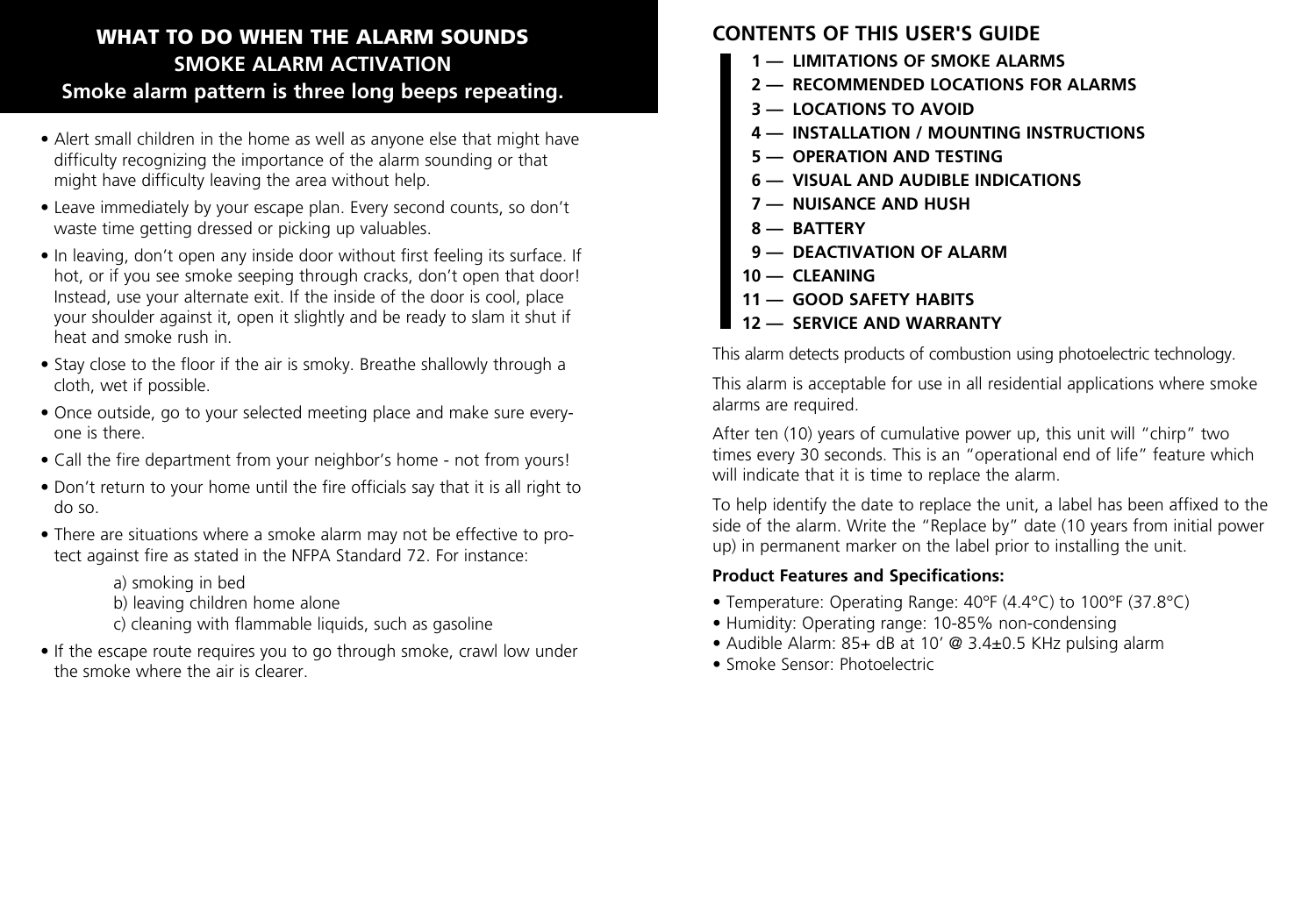# 1. LIMITATIONS OF SMOKE ALARMS

# **WARNING: PLEASE READ CAREFULLY AND THOROUGHLY**

- NFPA 72 states: Life safety from fire in residential occupancies is based primarily on early notification to occupants of the need to escape, followed by the appropriate egress actions by those occupants.
- Fire warning systems for dwelling units are capable of protecting about half of the occupants in potentially fatal fires. Victims are often intimate with the fire, too old or young, or physically or mentally impaired such that they cannot escape even when warned early enough that escape should be possible. For these people, other strategies such as protection-in-place or assisted escape or rescue are necessary.
- Smoke alarms are devices that can provide early warning of possible fires at a reasonable cost; however, alarms have sensing limitations. Ionization sensing alarms may detect invisible fire particles (associated with fast flaming fires) sooner than photoelectric alarms. Photoelectric sensing alarms may detect visible fire particles (associated with slow smoldering fires) sooner than ionization alarms. Home fires develop in different ways and are often unpredictable. For maximum protection, Kidde recommends that both Ionization and Photoelectric alarms be installed.
- A battery powered alarm must have a battery of the specified type, in good condition and installed properly.
- Smoke alarms must be tested regularly to make sure the battery and the alarm circuits are in good operating condition.
- Smoke alarms cannot provide an alarm if smoke does not reach the alarm. Therefore, smoke alarms may not sense fires starting in chimneys, walls, on roofs, on the other side of a closed door or on a different floor.
- If the alarm is located outside the bedroom or on a different floor, it may not wake up a sound sleeper.
- The use of alcohol or drugs may also impair one's ability to hear the smoke alarm. For maximum protection, a smoke alarm should be installed in each sleeping area on every level of a home.

# *This alarm is not intended to alert hearing impaired individuals.*



*NFPA 72 states: "Smoke alarms in rooms with ceiling slopes greater than 1 ft in 8 ft (.3m in 2.4 m) horizontally shall be located on the high side of the room." NFPA 72 states: "A row of detectors shall be spaced and located within 3 ft (0.9m) of the peak of the ceiling measured horizontally."*

# 2. RECOMMENDED LOCATIONS FOR ALARMS

- Locate the smoke alarms in all sleeping areas. Try to monitor the exit path as the bedrooms are usually farthest from the exit. If more than one sleeping area exists, locate additional alarms in each sleeping area.
- Locate additional alarms to monitor any stairway as stairways act like chimneys for smoke and heat.
- Locate at least one alarm on every floor level.
- Locate an alarm in every bedroom.
- Locate an alarm in every room where electrical appliances are operated (i.e. portable heaters or humidifiers).
- Locate an alarm in every room where someone sleeps with the door closed. The closed door may prevent an alarm not located in that room from waking the sleeper.
- Smoke, heat, and combustion products rise to the ceiling and spread horizontally. Mounting the smoke alarm on the ceiling in the center of the room places it closest to all points in the room. Ceiling mounting is preferred in ordinary residential construction.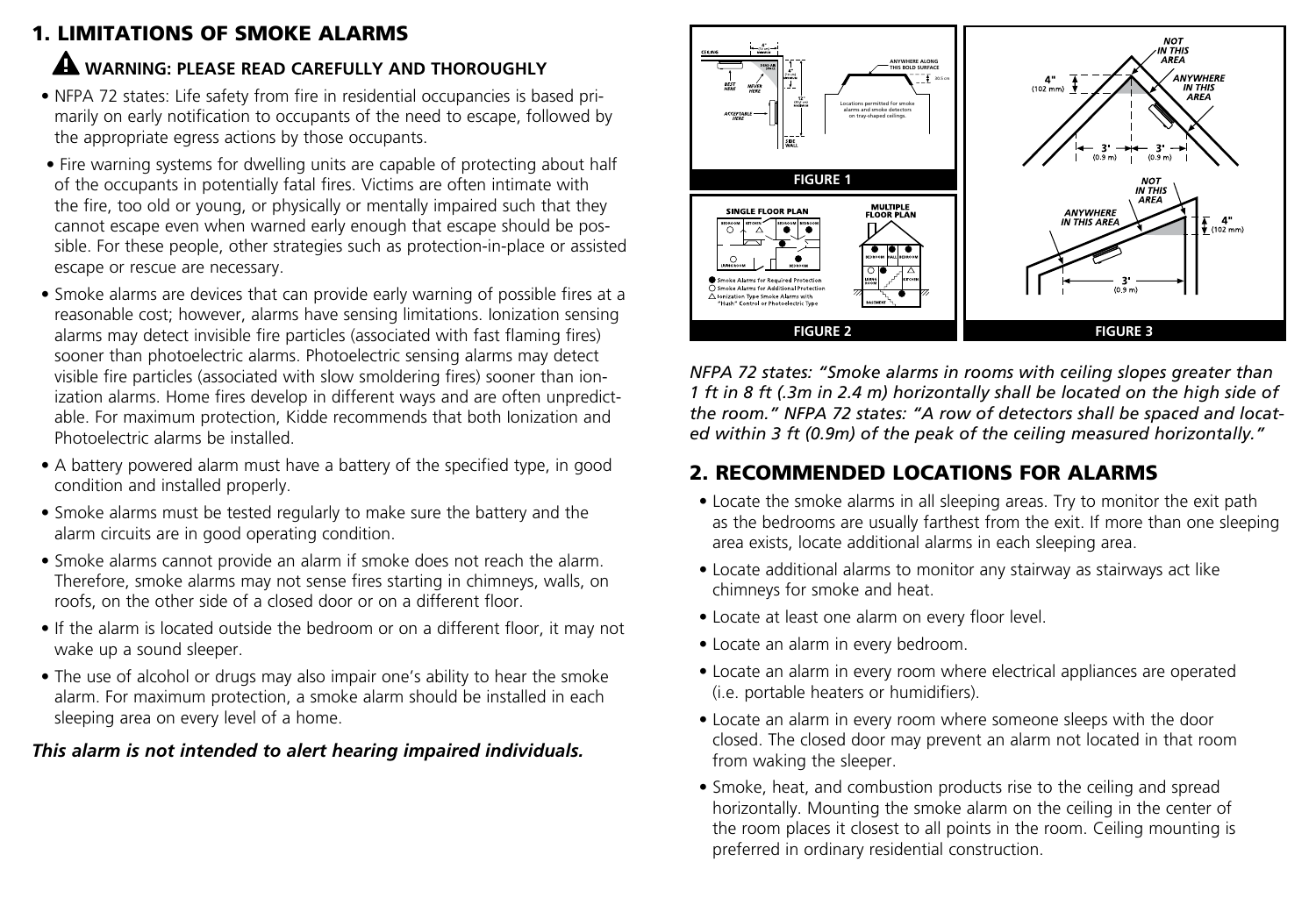- For mobile home installation, select locations carefully to avoid thermal barriers that may form at the ceiling. For more details, see MOBILE HOME INSTALLATION section.
- When mounting an alarm on the ceiling, locate it at a minimum of 4" (10 cm) from the side wall.
- When mounting the alarm on the wall, use an inside wall with the top edge of the alarm at a minimum of 4" (10 cm) and a maximum of 12" (30.5 cm) below the ceiling.
- Put smoke alarms at both ends of a bedroom hallway or large room if the hallway or room is more than 30 feet (9.1 m) long.
- Install Smoke Alarms on sloped, peaked or cathedral ceilings at or within 3ft (0.9m) of the highest point (measured horizontally).

**This equipment should be installed in accordance with the National Fire Protection Association's 72** (National Fire Protection Association, Batterymarch Park, Quincy, MA 02269).

# 3. LOCATIONS TO AVOID

- In the garage. Products of combustion are present when you start your automobile.
- Normal cooking may cause nuisance alarms. If a kitchen alarm is desired, it should have an alarm silence feature or be a photoelectric type.
- Do not install within 6 ft. of heating or cooking appliances.
- Less than 4" (10cm) from the peak of an "A" frame type ceiling.
- In an area where the temperature may fall below 40ºF or rise above 100ºF, such as garages and unfinished attics.
- In dusty areas. Dust particles may cause nuisance alarm or failure to alarm.
- In very humid areas. Moisture or steam can cause nuisance alarms.
- In insect-infested areas.
- Smoke alarms should not be installed within 3 ft (.9m) of the door to a bathroom containing a tub or shower, forced air supply ducts used for heating or cooling, ceiling or whole house ventilating fans, or other high air flow areas.
- Near fluorescent lights. Electronic "noise" may cause nuisance alarms.
- Smoke alarms are not to be used with detector guards unless the combination (alarm and guard) has been evaluated and found suitable for that purpose.
- Do not install near vents, flues, chimneys or any forced/unforced air ventilation openings
- Do not install near fans, doors, windows or areas directly exposed to the weather.

#### **MOBILE HOME INSTALLATION**

Modern mobile homes have been designed and built to be energy efficient. Install smoke alarms as recommended above. In older mobile homes that are not well insulated compared to present standards, extreme heat or cold can be transferred from the outside to the inside through poorly insulated walls and roof. This may create a thermal barrier which can prevent the smoke from reaching an alarm mounted on the ceiling. In such units, install the smoke alarm on an inside wall with the top edge of the alarm a minimum of 4" (10 cm) and a maximum of 12" (30.5 cm) below the ceiling.

If you are not sure about the insulation in your mobile home, or if you notice that the outer walls and ceiling are either hot or cold compared to the room air temperature, install the alarm on an inside wall. NFPA 72 (National Fire Protection Association) requires smoke alarms be installed in each sleeping area.

 **WARNING: Test your smoke alarm operation after mobile home has been in storage or unoccupied and at least once a week during use.** 

## 4.INSTALLATION INSTRUCTIONS

#### **ATTACHING MOUNTING PLATE**

#### **OPTION 1: Easy Mount – Drywall Only**

- 1. Choose a mounting location (wall or ceiling) and drill a 3/16" hole through drywall.
- 2. Insert the provided screw through the mounting plate aligning the ribs on the screw with the slots on the mounting plate.
- 3. Tighten the screw/mounting plate to wall or ceiling until mounting plate is very snug against surface. DO NOT over-tighten.

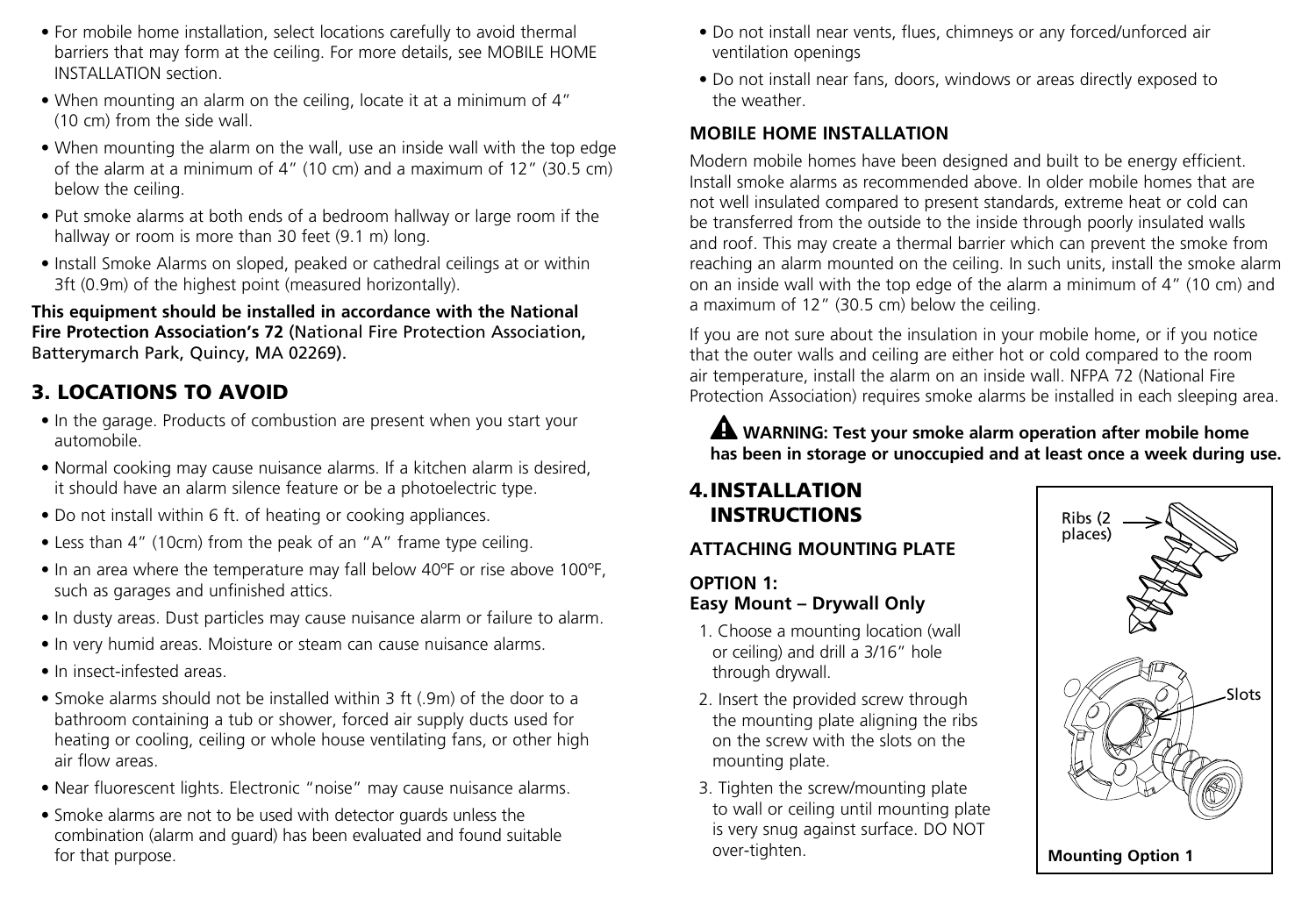#### **OPTION 2: Mounting on Other Surfaces**

- 1. Choose a mounting location (wall or ceiling) and using the mounting plate provided as a template, mark threehole locations.
- 2. Install the three provided screws through the mounting plate and tighten. DO NOT over-tighten screws. (If mounting in plasterboard or similar surface, drill 3/16" holes and use the plastic anchors provided.) Anchors are not required for mounting on hard surfaces such as wood.



### **ATTACHING AND ACTIVATING THE ALARM**

This model is equipped with a feature that automatically activates the alarm when the alarm is attached to the mounting plate for the first time. Once activated, the battery will supply power to the alarm for the life of the alarm (10 years) under normal conditions.

Align the alarm with the mounting plate and rotate clockwise (right) approximately 45° until the unit stops and clicks into place. DO NOT over-tighten. If unit needs to be re-aligned, rotate the alarm counter clockwise, remove and rotate to desired alignment. NOTE: The alarm will mount to the plate in three (3) positions (every 120 degrees).

You will know power has been supplied when alarm briefly chirps. Unit will remain on until unit is disabled by the user at alarm's end of life. Do not over tighten the alarm as damage to alarm or mounting surface may occur.

**The alarm is now activated!** After installation/activation, test your alarm as described in Operation and Testing section.

#### **Warning: Failure to properly install and activate this alarm will prevent proper operation of this alarm and will prevent its response to fire hazards.**

**Model P3010B** will issue a voice prompt at activation asking the user to press the test button. Proceed to Operation and testing section.

# 5. OPERATION AND TESTING

**OPERATION:** The alarm is operating once it is activated and testing is complete. When products of combustion are sensed, the unit sounds a loud 85db pulsating alarm until the air is cleared.

**TESTING**: Test your alarm by pressing the test button until the unit chirps, then release the test button. The unit will then emit 2 sets of three slow beeps.

**Model P3010B** will also issue a voice prompt stating "Fire Fire".

**Model P3010H** will briefly illuminate the amber safety light.

The alarm will sound if the electronic circuitry, horn, and battery are working. If the alarm does not sound, the unit must be replaced

#### **Warning: Due to the loudness (85 decibels) of the alarm, always stand an arm's length (about 2.5 feet) away from the unit or use ear protection when testing.**

**Weekly testing is required to ensure proper operation**. Erratic or low volume sound (or no sound) coming from your alarm may indicate a defective alarm and it should be returned for service. See deactivation section to determine how to prepare the unit for shipment or disposal.

#### **Warning: DO NOT use an open flame to test your alarm, you could damage the alarm or ignite combustible materials and start a structure fire.**

The following tables describes the visual and audible alarm conditions the unit may encounter and illustrates how the unit will indicate normal standby, alarm and error conditions.

# 6. Alarm Visual and Audible Indicators

| Alarm                     | Visual                                                                   | Audible                                                           | Note:                                              |
|---------------------------|--------------------------------------------------------------------------|-------------------------------------------------------------------|----------------------------------------------------|
| Mode                      | <b>Indications</b>                                                       | <b>Indications</b>                                                |                                                    |
| Smoke or Fire             | 3 blinks synchronized                                                    | 3 long beeps,                                                     | Model P3010L                                       |
| detected                  | with audible alarm                                                       | repeating                                                         |                                                    |
| Smoke or Fire<br>detected | 3 blinks synchronized<br>with audible alarm                              | 3 long beeps,<br>repeating with<br>voice "Fire-Fire"<br>announced | Model P3010B with Voice                            |
| Smoke or Fire<br>detected | 3 blinks synchronized<br>with audible alarm &<br>amber light illuminated | 3 long beeps,<br>repeating                                        | Model P3010H with<br><b>Emergency Safety Light</b> |

**If you require further information please contact Product Support at 1-800-880-6788 or write us at: Kidde, 1016 Corporate Park Drive, Mebane, NC 27302. Our internet address is www.kidde.com.**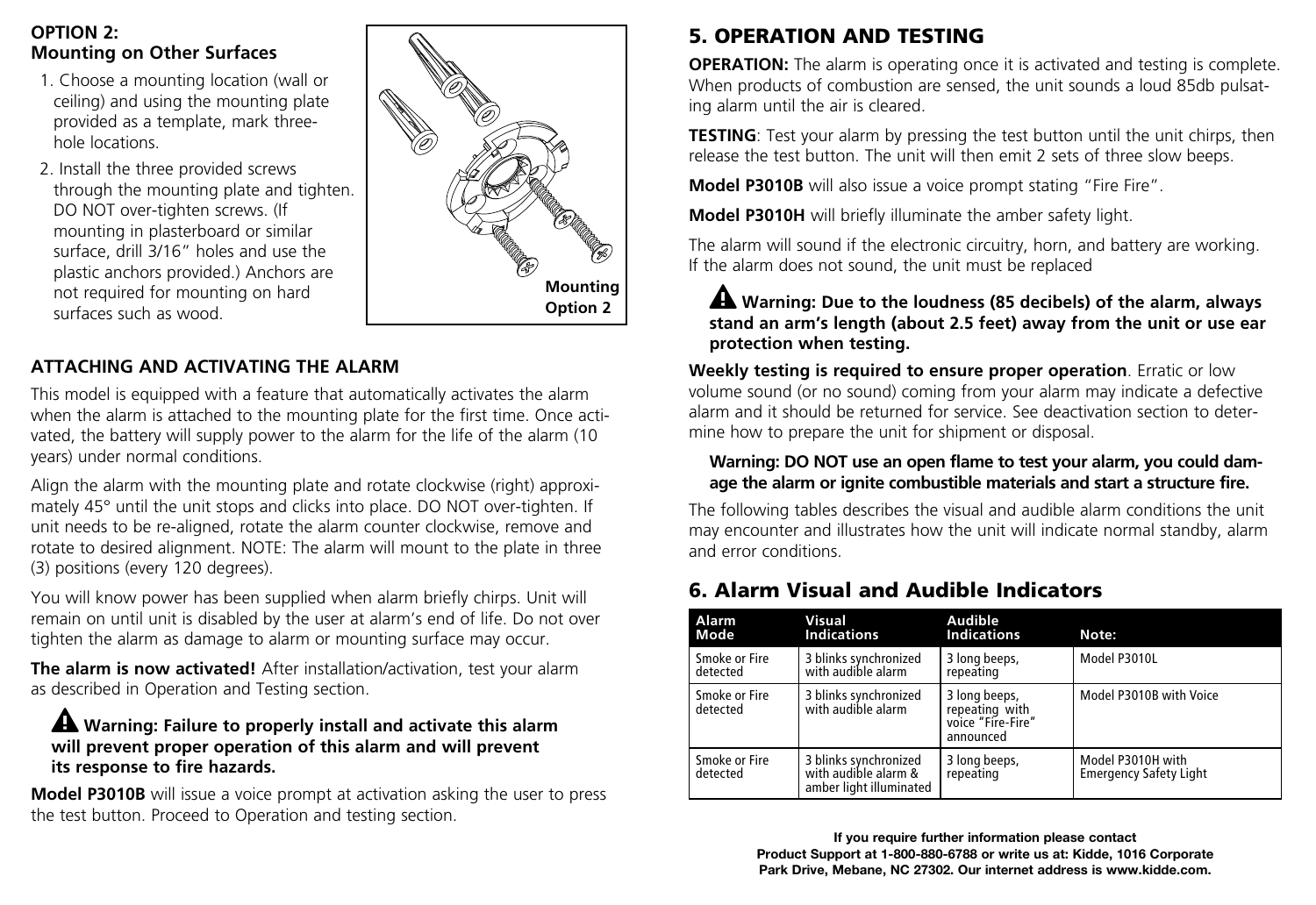| <b>Operational</b><br>Mode      | Visual<br><b>Indications</b>                     | Audible<br><b>Indications</b>         | Note:                                                                                                                                                  |
|---------------------------------|--------------------------------------------------|---------------------------------------|--------------------------------------------------------------------------------------------------------------------------------------------------------|
| Normal Opera-<br>tion           | Blink once every 60<br>seconds                   | None                                  | LED will flash every 60 seconds for<br>10 minutes following power on or<br>reset. After initial 10 minutes,<br>LED will flash once every<br>10 minutes |
| Test/Hush Rut-<br>ton Press     | Blink with each alarm<br>pattern                 | Two sets of 3 long<br>beeps           | Test/Hush button press will initiate<br>test sequence                                                                                                  |
|                                 |                                                  | Voice "Fire-Fire"<br>announced        | Model P3010B<br>with Voice                                                                                                                             |
| Smoke Alarm<br>Hush             | Blink once every 10<br>seconds                   | None (smoke alarm<br>silenced)        | Alarm hush feature silences smoke<br>alarm for approx. 10 minutes. See<br>page 13 for additional instructions.                                         |
| Low Battery                     | Blink once every 30<br>seconds                   | Chirp every 30<br>seconds             | Remove, turn off and<br>replace alarm                                                                                                                  |
|                                 |                                                  | Voice "Low Battery"<br>announced      | Model P3010B with Voice                                                                                                                                |
| <b>Fault Mode</b>               | Fault code (2-12<br>flashes every 30<br>seconds) | Chirp every 30<br>seconds             | Remove, turn off and<br>replace alarm                                                                                                                  |
| <b>End of Unit</b><br>Life*     | 2 blinks every 30<br>seconds                     | 2 chirps every 30<br>seconds          | Remove, turn off and<br>replace alarm                                                                                                                  |
| <b>End of Unit Life</b><br>Hush | None                                             | None (End of Life<br>chirps silenced) |                                                                                                                                                        |

*\* End of life hush feature. Silences end of life indication 3 days at a time for a maximim of 30 days.*

#### **GENERAL VISUAL AND AUDIBLE INDICATOR OPERATION**

**Red LED Indicator:** The red LED will blink in conjunction with the alarm sound. Therefore, the red LED will blink during a smoke alarm, a low battery mode chirp, a unit error mode chirp or at end of unit life.

**Fault Mode Indicator:** These alarms monitor strategic functions of internal electronics and sensors. If a problem is detected the alarm will enter a fault mode. If this occurs the alarm will produce a single "chirp" approximately every 30 seconds and blink the Red LED 2-12 times. If this should occur call Kidde Customer service at 1-800-880-6788.

**End of Unit Life Indicator:** Ten years after initial power-up, this unit will "chirp" twice every 30 seconds to indicate that it is time to replace the alarm.

This alarm has End of Life Hush® which allows you to silence the trouble chirp for three days giving you extra time to replace the unit at a more convenient time.

To activate, press the Test/Hush button. While in the End of Life Hush® mode, the alarm will still detect Smoke.

The End of Life signal can be reset a maximum of 10 times for a total of 30 days. After 10 resets the end of life signal can no longer be silenced and the alarm must be replaced immediately.

# 7. NUISANCE ALARMS

This Smoke alarm is designed to minimize nuisance alarms. Cigarette smoke will not normally cause the unit to alarm, unless the smoke is blown directly into the alarm. Combustion particles from cooking may set off the alarm if it is located too close to a cooking appliance. Large quantities of combustible particles are generated from spills or when broiling. Using the fan on a range hood which vents to the outside (non-recirculating type) will also help remove these combustible products from the kitchen.

If the alarm does sound the smoke alarm pattern of 3 long beeps, check for fires first. If a fire is discovered, get out and call the fire department. If no fire is present, check to see if one of the reasons listed in "Locations to avoid" may have caused the alarm.

**SMART HUSH™ CONTROL:** The SMART HUSH™ feature has the capability of temporarily desensitizing the alarm circuit for approximately 10 minutes. This feature is to be used only when a known alarm condition, such as smoke from cooking, activates the alarm. The smoke alarm is desensitized by pushing the Test/Hush button on the smoke alarm cover. If the smoke is not too dense, the alarm will silence immediately and the red LED blinks every 10 seconds. This indicates that the alarm is in a temporarily desensitized condition.

**Model P3010B** will issue a voice prompt stating "Hush Mode Activated."

**Model P3010H** will turn off the amber safety light.

The smoke alarm will automatically reset after approximately 10 minutes and sound the alarm if particles of combustion are still present.

**Model P3010B** will issue a voice prompt stating "Fire-Fire."

The SMART HUSH™ feature can be used repeatedly until the air has been cleared of the condition causing the alarm. Pushing the Test/Hush button on the alarm will end the temporarily desensitized period.

**Model P3010B** will issue a voice prompt stating "Hush Mode Cancelled" after the Test/Hush button has been pressed.

If the smoke is not too dense, after ten minutes the alarm will return to normal operation.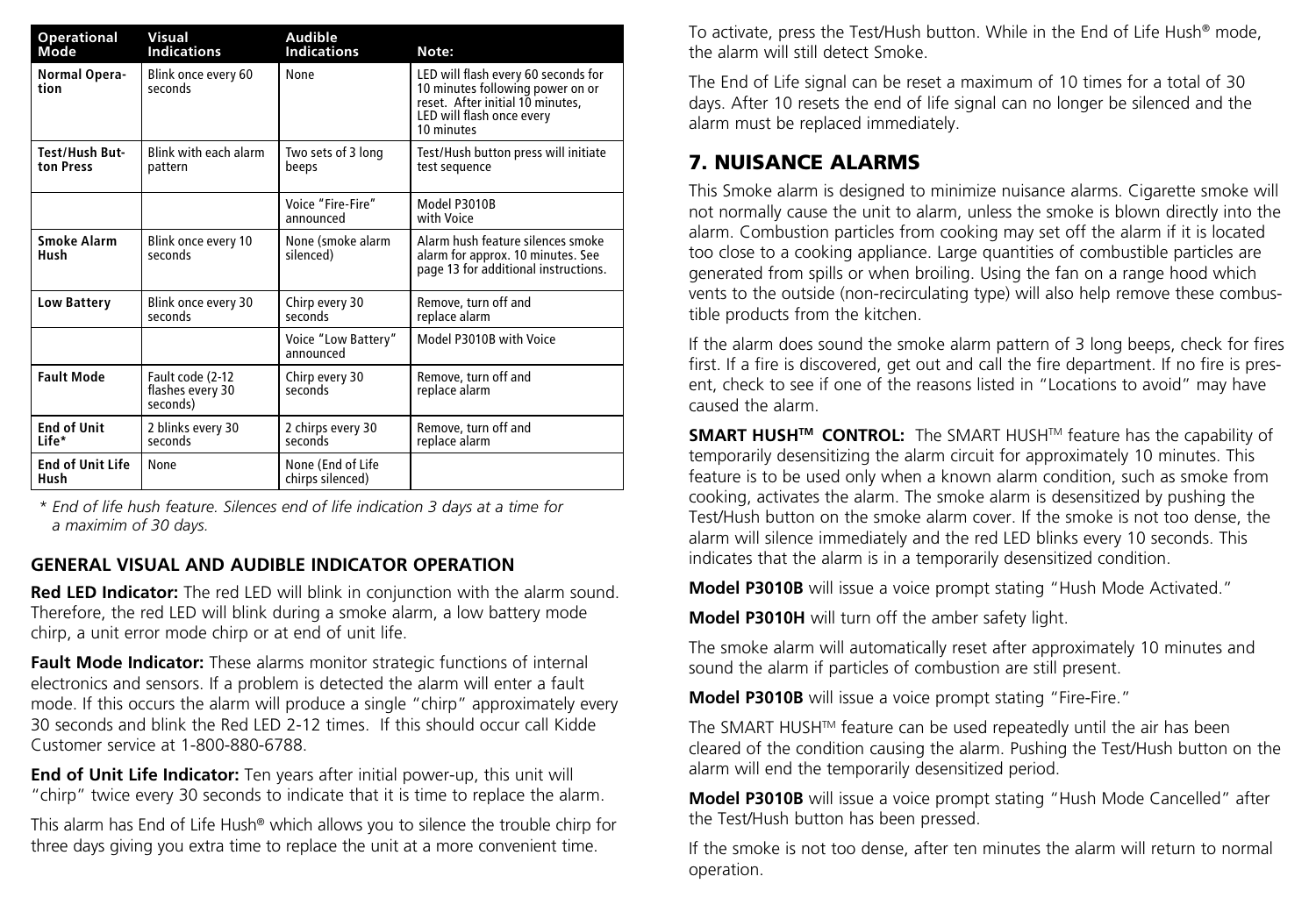**NOTE: Dense smoke will override the SMART HUSHTM feature and sound a continuous alarm.** 

**CAUTION: Before using the alarm SMART HUSHTM feature, identify the source of the smoke and be certain safe conditions exist.**

# 8. BATTERY

#### **BATTERY ACTIVATION AND DEACTIVATION**

NOTE: One Lithium-Ion battery, permanently sealed inside the alarm, powers this unit; no battery installation or replacement is necessary for the life of the alarm.

**IMPORTANT:** Constant exposure to high or low humidity may reduce battery life.

## **WARNING! DO NOT ATTEMPT TO OPEN THE ALARM FOR ANY REASON!**

Do not try to repair the smoke alarm yourself. No serviceable parts included.

Low battery: This alarm is equipped with a low battery monitor circuit which will cause the alarm to produce a single "chirp" approximately every 60 seconds and blink the Red LED every 30 seconds, for a minimum of seven (7) days should the battery become low.

**Model P3010B** will also issue a voice prompt stating "Low battery."

*THE UNIT MUST BE DEACTIVATED (see "Deactivation of Alarm" section) and replaced within 7 days of the first occurrence of the "Low Battery Warning" to provide continuous alarm protection.*

# 9. DEACTIVATION OF ALARM

# **WARNING!**

- **Deactivation of the alarm is permanent. Once the alarm has been deactivated, it cannot be reactivated!**
- **Once deactivated, the alarm will NO LONGER DETECT SMOKE.**
- **Once the alarm is deactivated the battery will be depleted and the alarm will no longer function.**
- **Once the alarm has been deactivated, it cannot be mounted onto the mounting plate or reactivated.**

**WARNING! Failure to turn off alarm as instructed prior to disposal may create potential for lithium battery related fire or hazard.**





Break through label with a screw driver.



Turn the screw to the "OFF" location. This will deactivate the alarm, stop the low battery "chirp" and render the alarm safe for disposal by draining the battery.

# 10. CLEANING YOUR ALARM

# **YOUR ALARM SHOULD BE CLEANED AT LEAST ONCE A YEAR**

You can clean the interior of your alarm (sensing chamber) by using compressed air or a vacuum cleaner hose and blowing or vacuuming through the openings around the perimeter of the alarm. The outside of the alarm can be wiped with a damp cloth. Use only water to dampen the cloth, use of detergents or cleaners could damage the alarm.

After cleaning, test your alarm by using the test button. If cleaning does not restore the alarm to normal operation, the alarm should be replaced.

- Never use detergent or other solvents to clean the unit.
- Avoid spraying air freshener, hair spray, or other aerosols near the Smoke Alarm.
- Do not paint the unit. Paint will seal the vents and interfere with the sensor's ability to detect smoke.

## **TO DEACTIVATE THE ALARM:**

Remove the alarm from the mounting plate by rotating it in the direction indicated by the arrows on the cover of the alarm.

On back side of alarm, locate the  $\equiv$ area on product label.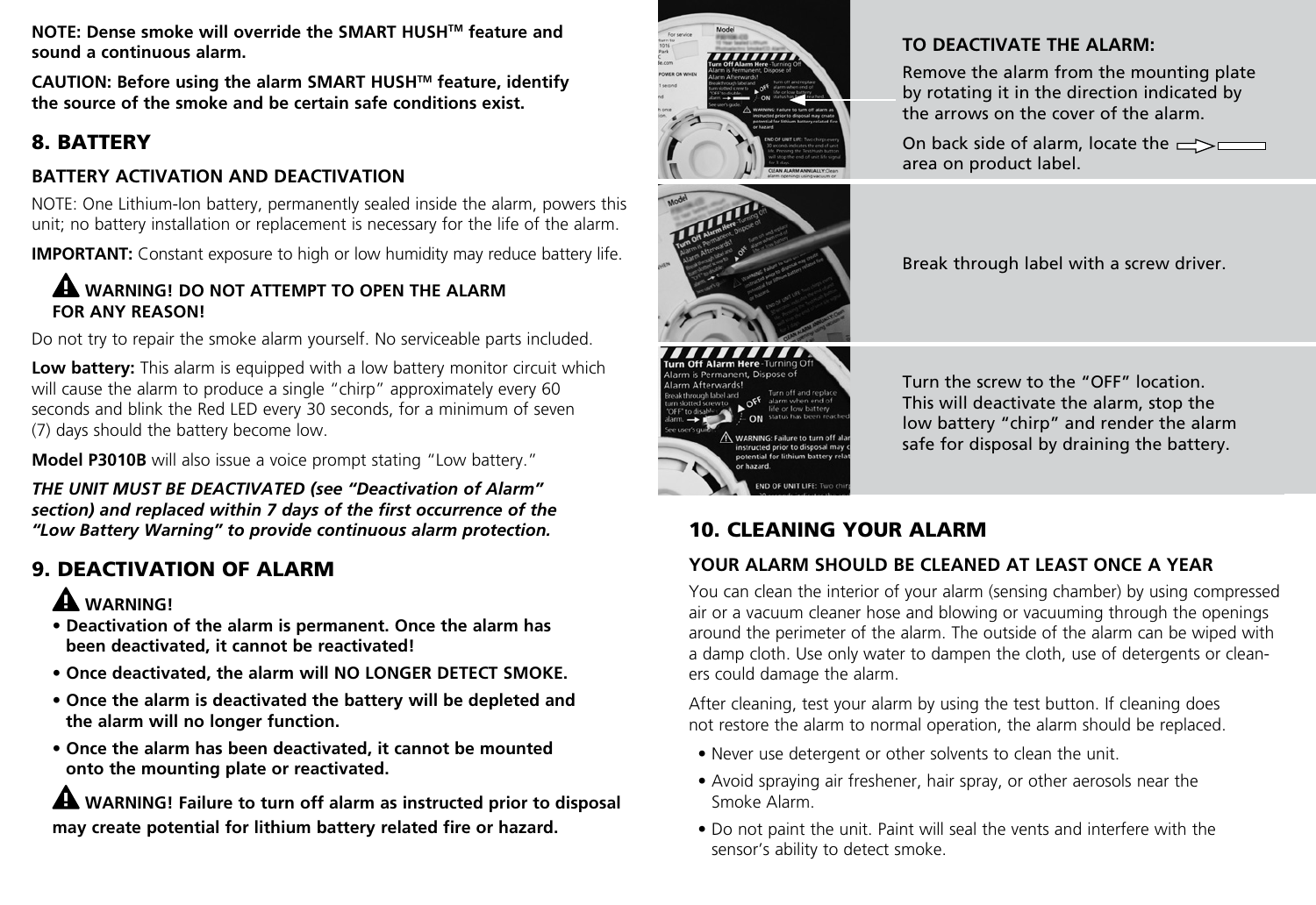• Never attempt to disassemble the unit or clean inside. This action will void your warranty.

# 11. GOOD SAFETY HABITS

## **DEVELOP AND PRACTICE A PLAN OF ESCAPE**

Prepare and practice a home escape plan twice a year, including drills at night. Know two ways out of every room (door & window) and identify a meeting place outside the home where everyone will gather once they have exited the residence. When two people have reached the meeting place, one should leave to call 911 while the second person stays to account for additional family members. Establish a rule that once you're out, you never reenter under any circumstance!

- Make a floor plan indicating all doors and windows and at least two (2) escape routes from each room. Second story windows may need a rope or chain ladder.
- Have a family meeting and discuss your escape plan, showing everyone what to do in case of fire and where to meet after they leave the house.
- Ensure that small children hear the alarm and wake when it sounds. They must wake up in order to execute the escape plan. Practice allows all occupants to test your plan before an emergency. You may not be able to reach your children. It is important they know what to do.
- Familiarize everyone with the sound of the smoke alarm and train them to leave your home when they hear it.
- Current studies have shown smoke alarms may not awaken all sleeping individuals, and that it is the responsibility of individuals in the household that are capable of assisting others to provide assistance to those who may not be awakened by the alarm sound, or to those who may be incapable of safely evacuating the area unassisted.
- Install and maintain fire extinguishers on every level of the home and in the kitchen, basement and garage. Know how to use a fire extinguisher prior to an emergency.

#### **FIRE PREVENTION**

Never smoke in bed, or leave cooking food unattended. Teach children never to play with matches or lighters! Train everyone in the home to recognize the alarm pattern and to leave the home using their escape plan when it's heard. Know how to do "Stop, Drop and Roll" if clothes catch on fire, and how to

crawl low under smoke. Install and maintain fire extinguishers on every level of the home and in the kitchen, basement and garage.

#### **NFPA (NATIONAL FIRE PREVENTION ASSOCITATION)**

For your information, the National Fire Protection Association's Standard 72, reads as follows:

Smoke Detection. Where required by applicable laws, codes, or standards for the specified occupancy, approved single and multiple-station smoke alarms shall be installed as follows:

(1) In all sleeping rooms. (2) Outside of each separate sleeping area, in immediate vicinity of the sleeping rooms. (3) On each level of the dwelling unit, including basements Exception: In existing one- and two-family dwelling units, approved smoke alarms powered by batteries are permitted.

#### **SMOKE DETECTION – ARE MORE SMOKE ALARMS DESIRABLE?**

The required number of smoke alarms might not provide reliable early warning protection for those areas separated by a door from the areas protected by the required smoke alarms. For this reason, it is recommended that the householder consider the use of additional smoke alarms for those areas for increased protection. The additional areas include the basement, bedrooms, dining room, furnace room, utility room, and hallways not protected by the required smoke alarms. The installation of smoke alarms in attics (finished or unfinished), garages, or within 6' of a heating or cooking appliance is not normally recommended, as these locations occasionally experience conditions that can result in improper operation.

#### **CALIFORNIA STATE FIRE MARSHALL**

Early warning fire detection is best achieved by the installation of fire detection equipment in all rooms and areas of the household as follows: A smoke alarm installed in each separate sleeping area (in the vicinity, but outside the bedrooms), heat or smoke detectors in the living rooms, dining rooms, bedrooms, kitchens, hallways, attics, furnace rooms, closets, utility and storage rooms, basements and attached garages.

## **FCC**

This device complies with part 15 of the FCC Rules. Operation is subject to the following two conditions: (1) This device may not cause harmful interference, and (2) this device must accept any interference received, including interference that may cause undesired operation.